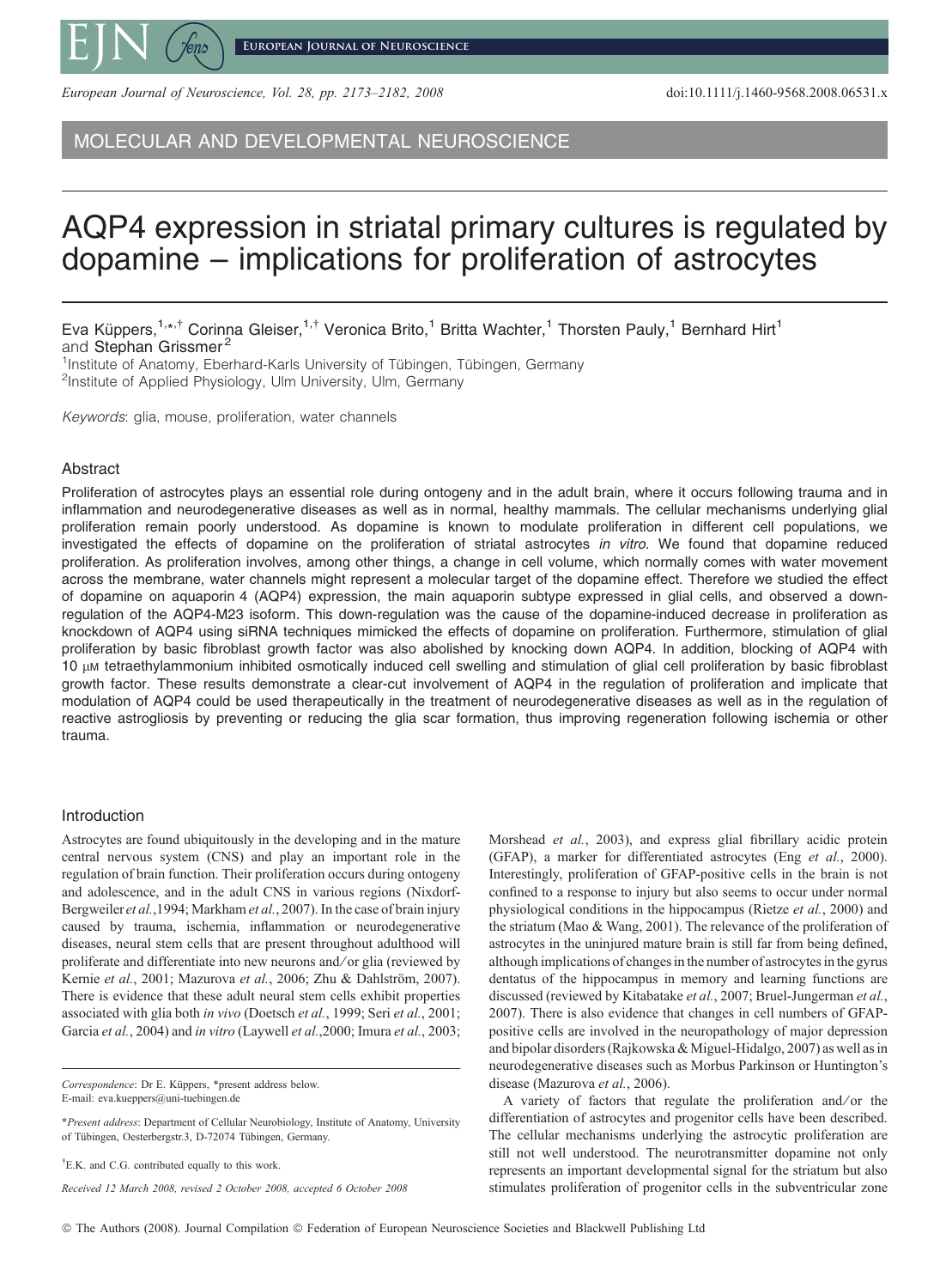of the adult brain (Van Kampen et al., 2004). In the present study we provide evidence that dopamine regulates the proliferation of striatal astrocytes in culture and that these dopaminergic effects on proliferation are mediated by the water channel protein aquaporin 4 (AQP4). Aquaporins (AQPs) are water channel proteins that play important roles in the regulation of water homeostasis in physiological and pathological conditions (Agre & Kozono, 2003). The primary AQPs in the mammalian brain are AQP1, exclusively expressed in choroid plexus cells, and AQP4, localized predominantly in the endfeet and in the perivascular membrane of astrocytes, where it is involved in the regulation of water movement between brain parenchyma and vascular space (Yool, 2007). AQP4 is expressed in two isoforms corresponding to alternative initiations of transcription at M1 or M23.

Furthermore, by either knocking down AQP4 in striatal glial cultures through siRNA or by blocking AQP4 with low micromolar concentrations of tetraethylammonium (TEA), we present unambiguous evidence for an important role of AQP4 in the regulation of proliferation of astrocytes.

# Materials and methods

## Animals and cell culturing

Pregnant Balb/c mice were obtained from Harlan–Winkelmann GmbH, Germany, and were kept in an in-house animal facility until parturition. All experiments were carried out in accordance with the European Communities Council Directive (86/609/EEC) regarding the care and use of animals for experimental procedures. Primary glial cultures were prepared form newborn mouse pups (Ivanova et al., 2001). In brief, the animals were killed by decapitation and the striatum was excised and dissociated as described by Ivanova et al. (2001). These cultures consisted of  $\sim$ 95% astrocytes and only few oligodendrocytes (precursors), and were virtually free of neurons and microglial cells. The cells were plated into 100-mm culture dishes coated with poly-DL-ornithine in MEM supplemented with 20% fetal calf serum (FCS). Cells were allowed to grow until reaching confluency (usually after 3 days). Then, culture dishes were shaken and the medium was taken off to remove oligodendrocytes and microglia. Cells then were slightly trypsinized, scraped off, replated (first passage), grown again to reach confluency, and replated again (second passage). After the second passage, cells were resuspended for 1 day in serum-free neurobasal medium (NBM; Gibco Life Technologies, Eggenstein, Germany) for synchronisation and then were used in experiments.

## AQP4 knockdown with siRNA

RNA duplexes of 21 nucleotides with a sequence identical to mouse AQP4 (AQP4 siRNA: 5'-UCAAUUAUACUGGAGCCAGUU-3') were chemically synthesized by MWG Biotech, Ebersberg, Germany. These siRNA have been shown to effectively knock down AQP4 in human, mouse and rat astrocytes (Nicchia et al., 2003). For control purpose the cells were treated with transfection reagent only and with transfection reagent plus scrambled RNA.

For optimal transfection conditions 1-week-old cultured striatal astrocytes were seeded the day before transfection at 30% confluency (50 000 cells/cm<sup>2</sup>) using Dulbeccos's modified Eagle's medium (DMEM) with 10% FCS. Subsequent transfection was carried out using INTERFERin (Polyplus transfection Inc., New York, USA) according to the manufacturer's instructions. For each experiment, specific silencing was confirmed by RT-PCR and Western blot analysis.

### Treatment of cells

Cultures were used for experiments 2 days after the second passage. They were treated daily with dopamine (DA) at a concentration of 100 μm in the presence of glutathione. We used this apparently high dose of DA as studies on the DA concentration in wet brain tissue revealed 10  $\mu$ M to be physiological (Jobe *et al.*, 1982) and as it is reasonable to assume that even higher concentrations occur around varicosities. In order to analyze the receptor subtype which might mediate the effects of DA on proliferation and/or AQP4 expression, cultures were simultaneously treated with DA and DA antagonists specific for receptors of the dopamine D1 (SCH23390, 1.0  $\mu$ M; Tocris, UK) or D2 (sulpiride,  $1.0 \mu$ M, Tocris) receptor family and the alpha2adrenergic receptor antagonist yohimbine  $(1.0 \mu M;$  Sigma, Germany). To analyze the time-dependency of the effects of DA on proliferation, cultures were exposed for 48 and 72 h. Proliferation of the cells was stimulated by treatment with basic fibroblast growth factor (bFGF; 10 lg ⁄ mL) for 48 and 72 h. To study the effect of AQP4 on the proliferation, some cultures were treated simultaneously with bFGF (10  $\mu$ g/mL) and siRNA duplexes (1 or 5 nM) or with bFGF (10  $\mu$ g/mL) and TEA (10  $\mu$ M) for 48 and 72 h.

# RT-PCR

Total RNA was isolated from cultures using peqGOLD RNApure (Peqlab, Erlangen, Germany) according to the manufacturer's instructions. Reverse transcription was carried out with 2  $\mu$ g total RNA (1 h). Real-time PCR was performed using the Light Cycler system (Roche Molecular Biochemicals, Germany) and applying the ready-to-use 'hot start' reaction mix from QuantiTect SYBR Green PCR kit (Qiagen, Hilden, Germany). PCR reactions were carried out in a reaction mixture consisting of 2  $\mu$ L cDNA, 6  $\mu$ L RNase-free water, 10  $\mu$ L 'hot start' reaction mix and  $1 \mu$ L of each primer (10 pmol). Reactions were conducted in glass capillaries (Roche Molecular Biochemicals) in the Light Cycler system, subjected to a 15 min initial 'hot start' activation of the Taq DNA polymerase at  $95^{\circ}$ C, followed by 45 cycles of denaturation at  $94^{\circ}$ C for 15 s, annealing at  $58^{\circ}$ C for 20 s and elongation at 72°C for 20 s. External standard curves were generated by amplification of 10-fold dilutions of purified PCR products of target genes. Samples were analyzed in the log–linear phase where amplification efficiency is constant. The cycle numbers of the log– linear phase were plotted against the logarithm of the concentration of template DNA. The concentrations of target genes were calculated by comparing the cycle numbers of the log–linear phase of the samples with the cycle numbers of the external standards. Final data were expressed as the ratio between the amounts of each transcript of interest versus the amount of hypoxanthine phosphorilbosyl-transferase (HPRT) transcript (housekeeping gene). Melting curves were analyzed to determine the specificity of the PCR reaction. Forward and reverse primers were as follows: 5'-GCA TCG CTA AGT CCG TCT TCT AC-3'(sense) and 5'-CCA ATC CTC CAA CCA CAC TG-3' (antisense). These primers yielded a 133-bp product.

In addition, conventional RT-PCR was performed with oligonucleotide primers specific for AQP4.all (207 bp) 5'-TGG TGG CTT TCA AAG GAG TCT GG-3' and 5'-CTG ATG TGG CCA AAG CAC TGC AC-3'; for AQP4.M23 (288 bp) 5'-GGA AGG CTA GGT TGG TGA CTT C-3' and 5'-CTG ATG TGG CCA AAG CAC TGC AC-3'; for AQP4.M1 (253 bp) 5'-ATG AGT GAC GGA GCT GCA GCG A-3' and 5¢-ACC ATG GTA GCA ATG CTG AGT CC-3¢according to Genbank accession number AF\_219992. PCR was performed with 34 cycles [1 min denaturation at 95°C, followed by 1 min annealing at 62°C (HPRT, AQP4.M1 and AQP4.M23) or 60°C (AQP4.all),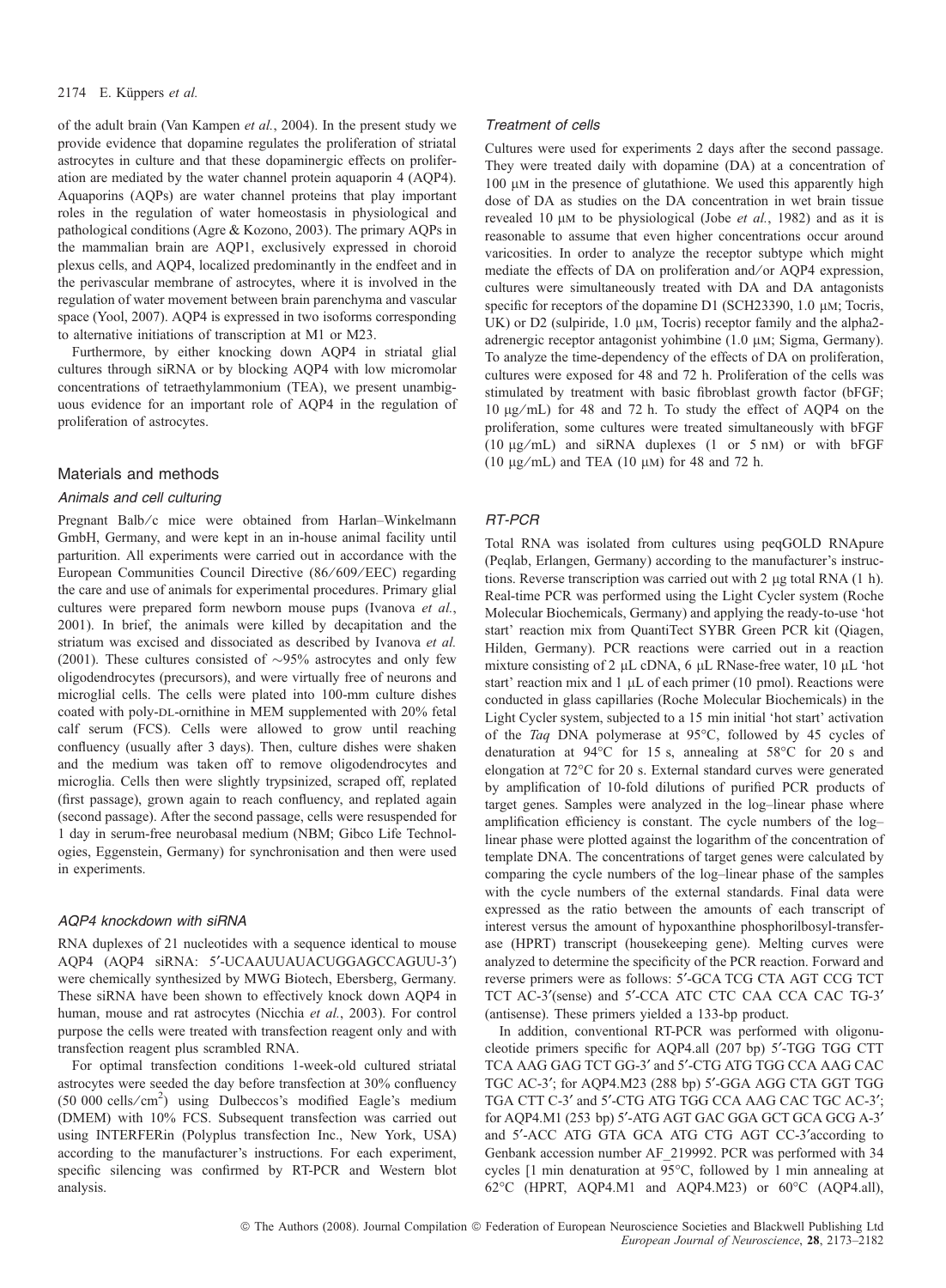respectively, and 2 min elongation at 72°C]. The PCR products were analyzed following standard electrophoretical separation (1.5% ethidiumbromide-stained agarose gels). The size of each PCR product was estimated by using O'GeneRuler<sup>TM</sup> 50 bp ladder (Fermentas, Germany). For internal standard and to exclude genomic contamination HPRT expression was determined with PCR using the following sense and antisense oligonuclotides: nt 576–594 (sense) and nt 805–824 (antisense) according to Genbank accession number J00423. As expected, only the 249-bp control band but not the 1100-bp genomic band was seen, demonstrating that the amplified RT-PCR products were only derived from the respective mRNA. Gels were scanned and the optical density was measured with an image processing program (NIH image J software). Relative quantification was performed determining ratios of target genes and the housekeeping reference gene HPRT. Statistical analysis was conducted with Student's *t*-test for unpaired data.

### Western blot

For purification of the membrane fraction cells were washed twice with ice-cold phosphate-buffered saline (PBS) and scrapped off in homogenization buffer (sodium phosphate, pH 7.0, 7.5 mm; sucrose, 0.25 m; EDTA, 5 mm; and EGTA, 5 mm) containing Pefabloc SC-Protease Inhibitor (Carl Roth, Karlsruhe, Germany), transferred to 1.5-mL Eppendorf tubes, and spun at 1000  $g$  for 10 min at 4°C; the obtained supernatant was respun at 20 0000  $g$  for 30 min at 4 °C. The membrane fractions yielded in the pellet were solubilized according to Neely et al. (1999). Protein concentrations were measured by using bicinchoninic acid (BCA Protein Assay Kit; Pierce, Rockford, IL, USA). A methanol–chloroform precipitation was carried out and the pellet was resuspended in sodium dodecylsulfate (SDS)–polyacrylamide gel electrophoresis (PAGE) sample buffer (SDS, 3%; Tris, pH 6.8, 10 mm; glycerol, 6.0%; bromphenolblue, 0.01%; and dithiothreitol, 0.1 M) adjusted to concentrations of 2  $\mu$ g/ $\mu$ L protein. Twenty micrograms of each sample was separated on 12.5% SDS–polyacrylamid–4.0 m urea gel, and electrotransferred onto a nitrocellulose membrane (GenScript Corp., Piscataway, NJ, USA). Western blot detection was made with a One Step Western Blot Kit (GenScript Corp.) using a rabbit anti-AQP4 (Chemicon International, Hampshire, UK) affinity-purified polyclonal antibody diluted 1 : 500. The bands of interest from three blots were scanned and the optical density was measured with an image processing program (NIH image J software). Statistical analysis was conducted using Student's t-test for unpaired data.

#### Immunocytochemistry

Primary cultures of striatal mouse astrocytes were washed twice with ice-cold PBS supplemented with  $1 \text{ mM } MgCl_2$  and  $0.1 \text{ mM } CaCl_2$ . Cells were fixed for 30 min in 2% paraformaldehyde in PBS, permeabilized with 50 mm NH<sub>4</sub>Cl in PBS for 15 min (20–24°C) and washed with 0.1% bovine serum albumin and 0.3% Triton X-100 in PBS. Blocking was carried out for 30 min at room temperature in goat serum dilution buffer (GSDB; goat serum, 16%; Triton X-100, 0.3%; and NaCl,  $0.3$  M; in PBS). Cells were incubated overnight at  $4^{\circ}$ C with rabbit anti-AQP4 (Chemicon International; catalogue number: AB3594) affinity-purified polyclonal antibody diluted 1 : 200 in GSDB. The next day, astrocytes were incubated with Alexa fluor 546 conjungated goat antirabbit antibody (Molecular Probes–Invitrogen, Carlsbad, Ca, USA; catalogue number: A 11010) diluted 1 : 1000 in GSDB for 45 min at room temperature. Cells were visually examined with an Axioplan 2 imaging Pol (Carl Zeiss, Göttingen, Germany). Controls for immunocytochemistry were performed by omitting the primary antisera.

# Proliferation assay

Proliferation was measured using either a CyQUANT® NF Cell Proliferation Assay Kit (Molecular Probes) or by [3H]-thymidine incorporation. Glial cells were cultivated as described above. With the second splitting, cells were counted and a total of  $1.25 \times 10^3$ ,  $2.5 \times 10^3$ ,  $5 \times 10^3$  and  $1 \times 10^4$  cells per well was seeded in 96-well round-bottomed microtiter plates in MEM supplemented with 10% FCS, corresponding to cell densities ranging from 3906.25 to 31 250 cells/ $\text{cm}^2$ . The latter is about one-fifth of the density at which the cells were grown for the experiments to determine the effects of dopamine on the expression of AQP4. The higher cell density in the AQP4-expression experiments were necessary in order to obtain sufficient amounts of protein.

To study the effect of DA, proliferation was measured by estimating the number of cells grown in the different culture conditions using the CyQuant cell proliferation assay kit (Invitrogen, Carlsbad, CA, USA) according to the manufacturer's instructions. Briefly, medium was taken off and cells were detached and suspended in 100 µL MEM. After centrifuging, the pellet was resuspended in 200 µL of CyQUANT GR dye/cell-lysis buffer and transferred to a microplate, and fluorescence was measured using a microplate reader set up with the following filter set: excitation 480 nm, emission 520 nm. A standard curve was made with a bacteriophage lambda DNA included in the kit and was used to calibrate the assay for use at different times or on different days. Variation in the signal intensity of the standard curve is directly related to variation that will be observed for assaying cells on different days. To evaluate the effect of AQP4 knockdown, proliferation of astrocytes was measured using the thymidine incorporation assay. After 72 h of treatment cells were 'pulsed' with 1 µCi/mL [<sup>3</sup>H]-TdR (Hartmann Analytic, Braunschweig, Germany) per well for an additional 16 h. DNA was collected on glass fiber filters (Wallac, Turku, Finland) and [<sup>3</sup>H]-TdR incorporation was measured in a scintillation counter (1450 Microbeta Plus; Wallac). The experiments were performed in duplicate. Assay data comparing [3H]-thymidine incorporation to the CyQUANT assay demonstrated that the CyQUANT GR reagent can be substituted for [<sup>3</sup>H]-thymidine incorporation. Both assays revealed results with similar cell number and proliferation rates in control and dopaminetreated conditions.

#### Fluorescence-activated cell sorting

Annexin V conjugate (Molecular Probes) was used for apoptosis detection. A positive control was prepared incubating the cells with 300 nm of staurosporine 24 h before the assay. After the incubation with dopamine or staurosporine, astroglial cells were harvested with trypsin with 0.1% EDTA. After washing with PBS, cells were centrifuged and resuspended in  $100 \mu L$  of annexin-binding buffer and incubated with  $2.5 \mu L$  of the annexin conjugate for 10 min. Thereafter, the stained cells were analyzed using a fluorescence-activated cell sorting scan flow cytometer. The number of annexin-positive cells was counted and expressed as the number of cells shifted after fluorescence labeling from the polygonal gate R1 to the polygonal gate R2. To distinguish necrotic cells propidium iodide was used as a marker of dead cells and the polygonal gate R3 was defined for this population of cells.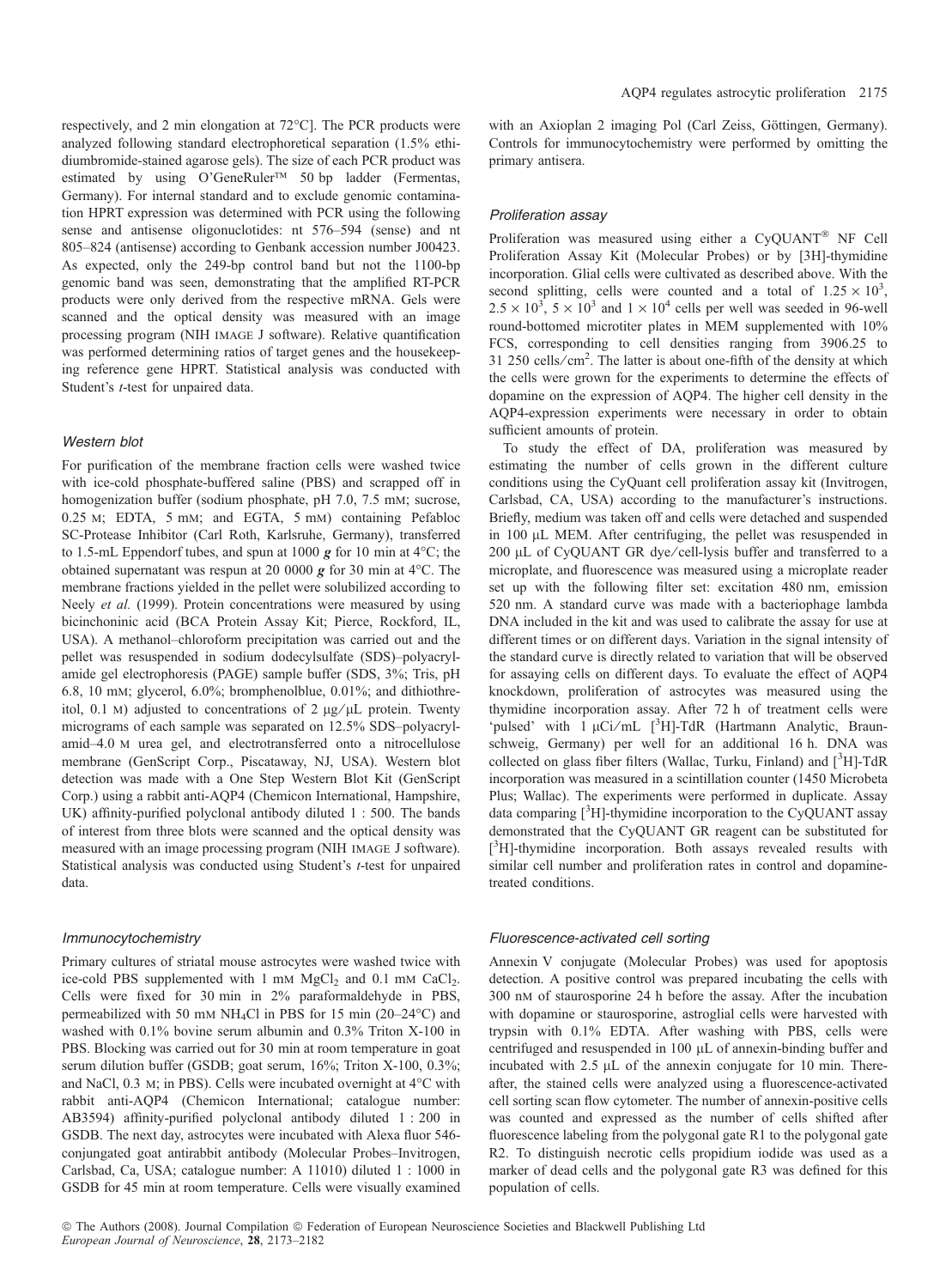#### 2176 E. Küppers et al.

#### Water permeability measurement

Water permeability measurement was carried out according to Noell et al. (2007). Astrocytes were plated onto poly-DL-ornithine-coated coverslips and incubated with a fluorescence dye  $(5 \mu M)$  calcein; Molecular Probes, Invitrogen, Karlsruhe, Germany) in DMEM with 10% FCS for 30 min at 37 $^{\circ}$ C in a 5% CO<sub>2</sub> atmosphere). Calceinloaded cells were mounted in a closed perfusion chamber (POC-Chamber; LaCon, Ulm, Germany) on the stage of a Zeiss 510 inverted laser scanning microscope (LSM). Perfusion solutions were pumped with a tubing pump (IPC high-precision multi-channel pump; Ismatec, Wertheim, Germany) and switched using three-way valves. The perfusion rate (350  $\mu$ L/s) was chosen to be fast enough to reduce mixing and exchange times (100 s) and slow enough to not deform cells during perfusion. To establish a baseline HEPES–Hanks's solution  $(CaCl_2 \times 2H_2O, MgSO_4 \times 7 H_2O, MgCl_2 \times 6H_2O, NaCl,$ KCl, HEPES, L-glutamine, D-glucose; 300 mOsm) was used for isoosmotic perfusion. Hypotonic solution was prepared by dilution of HEPES–Hanks solution with distilled water (200 mOsm). Perfusion time of each solution was 3 min. In the blocking experiments, both perfusion solutions contained 10 µM TEA (Sigma-Aldrich, Germany). The water permeability measurements were carried out at  $37^{\circ}$ C. Images were recorded using a  $63\times$  long-distance water-immersion objective. Fluorescence was excited by the argon laser line emitting light at a wavelength of 488 nm and excited fluorescence was detected using a bandpass filter at 515–525 nm. Laser intensity was kept as low as possible to avoid cell damage and bleaching during the experiment. The measurements were made using the confocal microscope software of the Zeiss LSM (Zeiss LSM510, microscopy software, Release 3.2; Zeiss, Oberkochen Germany). Confocal images were recorded in an automated time series at an interval of 10 s; each confocal scan set took 4–5 s. Cells were recorded in a line scan through the z-axis of the selected cells. The images were analysed off-line by setting at least three regions of interest (ROIs) inside the cytoplasmic area of several (up to three) cells and the mean fluorescence intensity within the ROIs was determined. The 3-min isotonic phases before the hypo-osmolar stimulation of each single cell were used to determine the bleaching curve for which all data were corrected off-line. The corrected fluorescence measurements were plotted as  $\Delta F/F0$ , where F0 is the averaged initial fluorescence intensity and  $\Delta F$  the difference between the measured fluorescence and the initial fluorescence.

# **Statistics**

To investigate the effects of DA and norepinephrine (NE) on AQP4 mRNA levels, 3–10 independent culture experiments were performed. Every culture condition was done in triplicate. Optical densities (ODs) of amplification products are given as relative ODs normalized to the corresponding HPRT values. Differences between experimental groups were tested using the Mann–Whitney rank-sum test or Student's *t*-test if normality and variance tests were passed.

Protein levels were analyzed by measuring optical densities from the bands of interest from three independent blots. Statistical analysis was conducted with Student's t-test.

Proliferation either measured by thymidine incorporation (three independent experiments) or by CyQUANT (3–6 independent experiments) was evaluated using Mann–Whitney rank-sum test or Student's *t*-test if normality and variance tests were passed. All mean values in the text and graphs are  $\pm$  SEM.

For the statistical analysis of the swelling experiments (Fig. 5) three independent experiments were each used for the experiments with TEA and for the experiments with the siRNA. For each single TEA experiment cells were initially swollen under control conditions, followed by swelling in the presence of 10  $\mu$ M TEA and finally under control conditions again. For the siRNA experiments cells were exposed to hypotonic solution and compared to the controls from the TEA experiments. Statistical analysis was performed by applying the moving average method for each graph in order to determine the minima of the  $\Delta F$ /F0 time course. Differences between the minima were then analyzed using the Kruskal–Wallis one-way analysis of ranks followed by Dunn's method.

## **Results**

### Effects of dopamine on the proliferation of striatal glia cells in vitro

Although it is well established that catecholamines are involved in the regulation of the migration of a variety of cells comprising GABAergic neurons (Crandall et al., 2007) and gonadotropin releasing hormone neurons (Pronina et al., 2003) as well as lymphocytes (Spiegel et al., 2004), findings concerning the regulation of proliferation by DA are contradictory with respect to the cells investigated (Ohtani et al., 2003; Van Kampen & Robertson, 2005).

Therefore we determined the effect of DA on the cell numbers after 72 h in striatal glial cultures that were seeded initially with a total number of cells ranging from  $1.25 \times 10^3$  to  $1 \times 10^4$  cells per well. We observed a decreased proliferation in DA-treated cultures compared to control cultures. The effect of DA was inversely proportional to the density of the cells, with DA giving rise to a decrease of  $\sim$ 15% in cultures with  $1 \times 10^4$  cells per well and  $\sim 65\%$  in cultures with  $1.25 \times 10^3$  cells per well (Fig. 1A).

As high concentrations of DA are known to induce apoptosis in some experimental approaches (Simantov et al., 1996; Barzilai et al., 2000), we performed an annexin-binding assay in order to exclude that the decrease in cell number observed here was due to an increased cell death. As can be seen from the representative fluorescence-activated cell sorting analysis shown in Fig. 1B, there was no higher apoptosis rate and no increase in the number of dead cells in DA-treated cultures compared to controls, indicating that the reduction in proliferation by DA was not brought about by an increase in apoptosis, presumably because of the presence of glutathione as it has been shown that DA in combination with glutathione exerts a neuroprotective effect (Pardo et al., 1995; Emdadul Haque et al., 2003). This result was obtained in a total of three experiments and the statistical analysis using a paired t-test between controls and DA-treated cells showed that the two populations were not statistically significantly different ( $P = 0.33$ ).

## Effects of dopamine on the expression of the water channel protein AQP4

Although ischemia, diabetes, osmolality, protein kinase C activation, cytokines and steroid hormones have been shown to modulate AQP4 expression, it is not known whether DA influences the expression of AQP4 mRNA and protein, although an effect of DA on the water permeability of AQP4 has been described (Zelenina et al., 2002). Therefore we investigated the expression of AQP4 in striatal cultures  $(1.5 \times 10^5 \text{ cells/cm}^2)$  in the absence or presence of DA. DA downregulated AQP4 mRNA expression (Fig. 2A, black and white bar, left;  $n = 10$ ) as well as protein level (Fig. 2B;  $n = 3$ ,  $P = 0.04$ ) and this effect was not blocked successfully by either the D1 receptor antagonist SCH23390 or by the D2 receptor antagonist sulpiride (Fig. 2A, hatched bars;  $n = 10$ ). The alpha2-adrenoceptor antagonist yohimbine effectively blocked the effects of DA on the expression of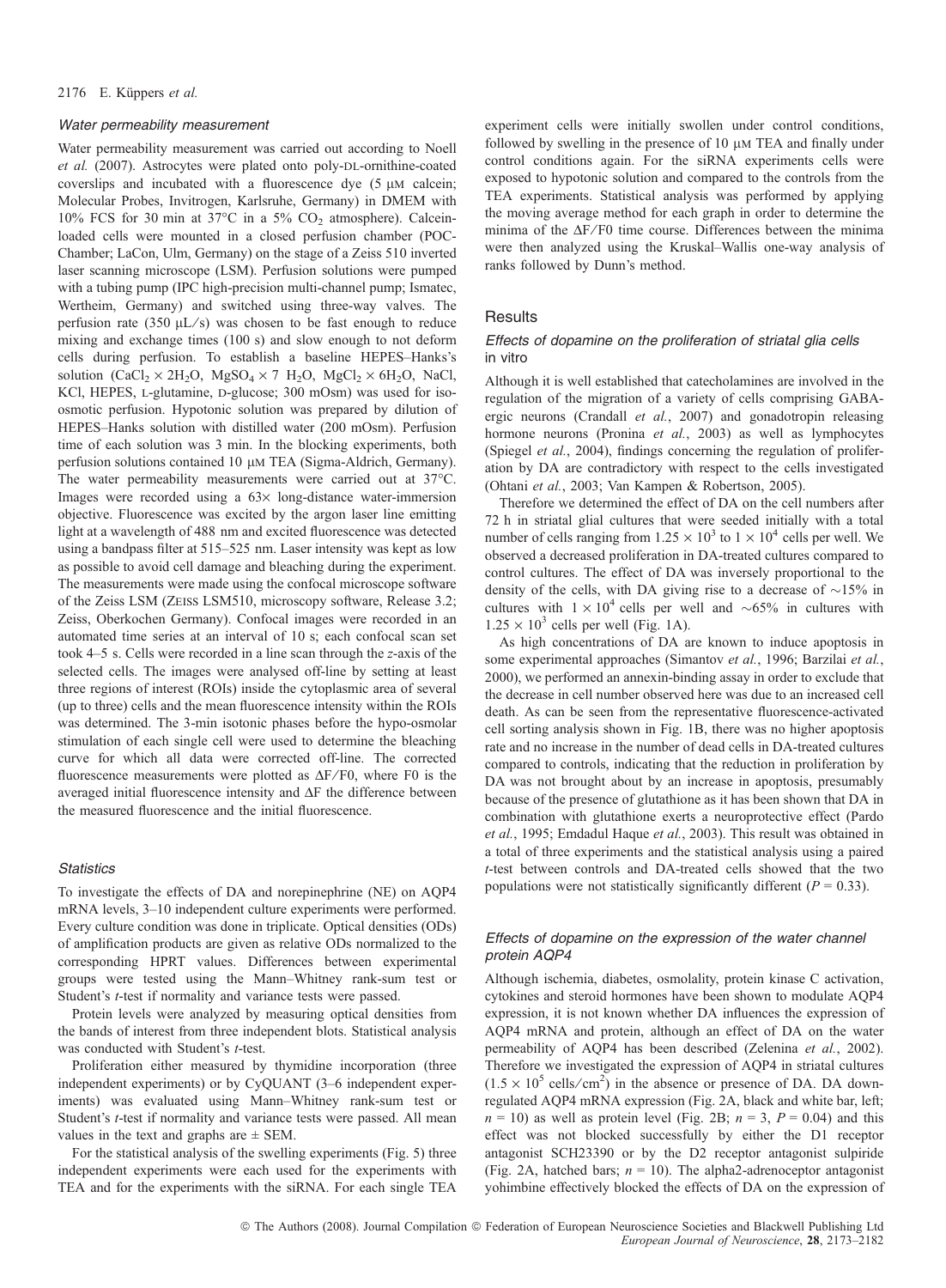

FIG. 1. Effect of DA on the proliferation of striatal glial cells. (A) Cells were plated out at different densities and treated with 100  $\mu$ M dopamine (for 72 h). Fluorescence as a measure of the amount of DNA was determined and data are given as percentage of untreated controls. (B) Fluorescence-activated cell sorting analysis was performed with Annexin V conjugate (Molecular Probes) for apoptosis detection. As a positive control for apoptosis, cells were treated with 300 nm staurosporin. Annexin-positive cells are recorded as the number of cells that shifted from polygonal gate R1 to polygonal gate R2. To distinguish necrotic cells, propidium iodide was used as a marker of dead cells and the polygonal gate R3 was defined for this population of cells.

AQP4 (Fig. 2A, black bar, right;  $n = 10$ ). The down-regulation of AQP4 mRNA expression was restricted to the M23 isoform (Fig. 2C;  $n = 3$ ,  $P = 0.03$ ) whereas the M1 isoform (Fig. 2D;  $n = 3$ ,  $P = 0.1$ ) was not affected.

# Effects of norepinephrine on the proliferation of striatal glia cells in vitro

As we observed that the alpha2-adrenoceptor antagonist yohimbine effectively blocked the effects of DA on the expression of AQP4 (Fig. 2A and B), suggesting that DA might exert its effect via alpha2 adrenoceptors, we performed additional proliferation experiments with NE. As expected, treatment of glial cultures seeded with a total number of  $1 \times 10^4$  cells per well with 100  $\mu$ M NE reduced the proliferation (Fig. 3) similarly to what had been observed with DA (Fig. 1A). Simultaneous treatment of the culture with NE and the alpha(2)-adrenoceptor antagonist yohimbine abolished the effect of NE on the proliferation (Fig. 3).

# The impact of AQP4 on the proliferation of striatal glial cells

In order to study the influence of AQP4 on the proliferation of striatal glial cells we first wanted to demonstrate that we were able to either knock down the expression of AQP4 by means of siRNA gene silencing techniques (see Fig. 4) or to functionally block AQP4 with TEA (see Fig. 5).

The siRNA reduced AQP4 mRNA (Fig. 4A) as well as protein (Fig. 4B) by  $\sim 85\%$  after 48 h. This down-regulation of AQP4 can also be visualized in striatal glia cell cultures (Fig. 4C). Under control culture conditions (left) a clear staining for AQP4 (red) was observed; this was strongly reduced in identical cultures treated 48 h with siRNA (right). Figure 4C also shows that under control conditions the number of cells in culture was much higher than the cell number in the culture treated with siRNA, although an identical number of cells was originally plated out. This indicated to us a possible link between proliferation and AQP4.

To suppress AQP4 function, i.e. reduce water permeance, we used TEA as a blocker as suggested by Detmers et al. (2006). The authors showed that TEA in concentrations  $\leq 20 \mu M$  effectively blocked AQP4 water permeability. The sensitivity of other ion channels, in particular of potassium channels, towards TEA is in the range 100- 300  $\mu$ M for voltage-dependent potassium channels (Kv1.1 and Kv3.1) and in the region of 1 mm for other ion channels. Therefore, possible effects of TEA on these ion channels can be neglected.

We therefore measured water permeability of striatal astrocytes in culture in the absence and presence of TEA in response to a change in osmolarity. Cells were loaded with calcein and exposed to hypoosmotic solution (200 mOsm), and the change in relative fluorescence intensity was monitored using confocal microscopy as described by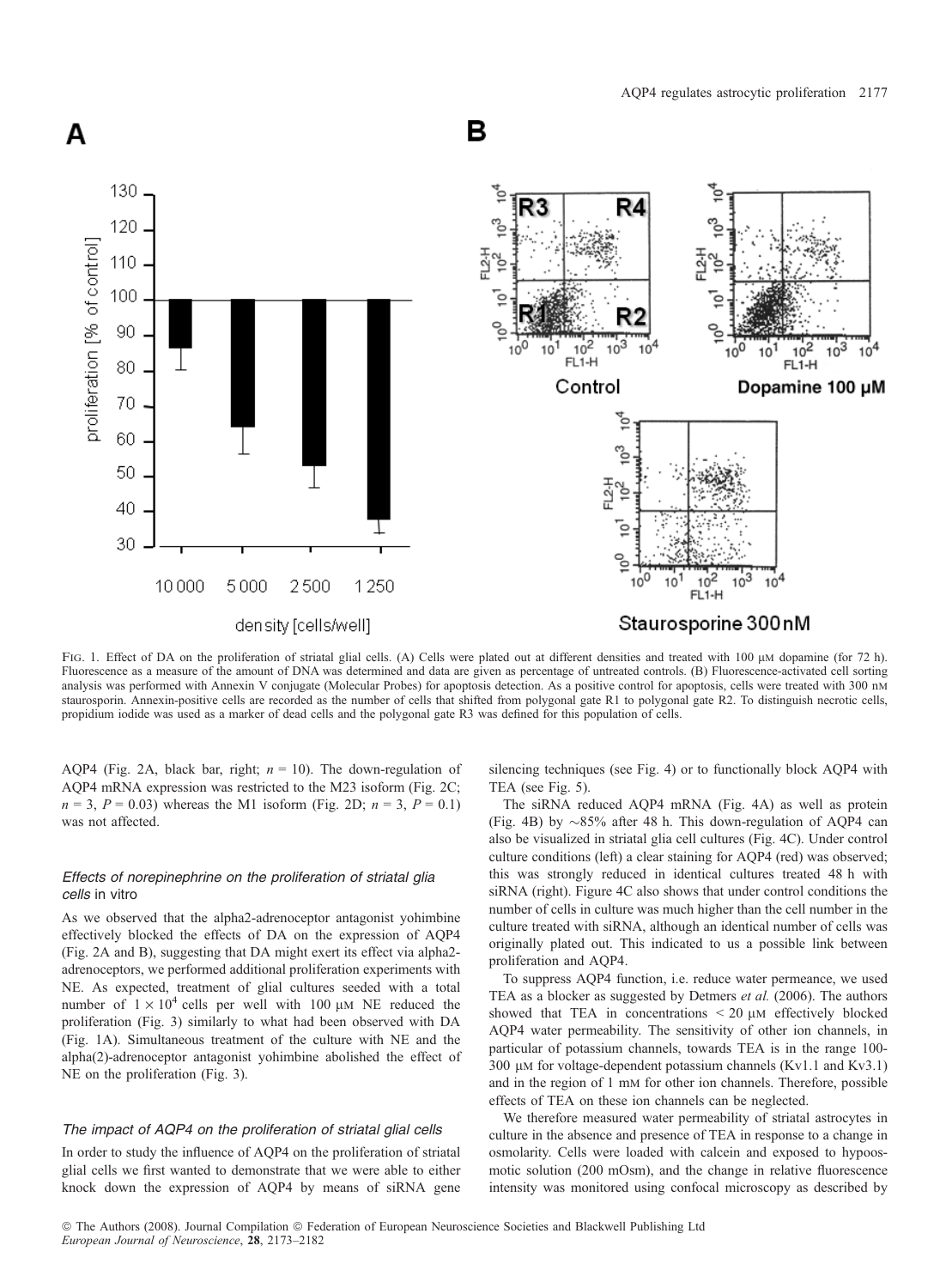

FIG. 2. Effect of DA on AQP4 expression in striatal glial culture of mouse brain. (A) Relative AQP4 mRNA expression of striatal cells in the absence (control, C) and presence of DA, DA and SCH23390 (DA/SCH), DA and sulpiride (DA/Sul) and DA and yohimbine (DA/Yoh). \*P = 0.003 (C vs. DA) and \*P = 0.016 (C vs.  $DA/SCH$ ). (B) Immunoblot of striatal glial cultures with an antibody specific for AOP4 in the absence (control, C) and presence of DA and of DA + yohimbine (DA ⁄Yoh). (C) Relative mRNA expression of the M23 isoform of AQP4; \*P < 0.05. (D) Relative mRNA expression of the M1 isoform of AQP4.

Zelenina & Brismar (2000). They successfully demonstrated that measuring swelling- and shrinkage-related changes in fluorescence intensity of intracellularly trapped membrane-impermeant fluorescent dyes was a valid method of measuring changes in cell volume in heterogeneous cell cultures such as astrocytic cultures. Swelling experiments are shown in Fig. 5. The cells under control conditions lost fluorescence by  $\sim$  20 % when exposed to hypo-osmotic solution (200 mOsm). This increase in cell volume was completely reversible upon changing to iso-osmotic (300 mOsm) solution. In the presence of a hypotonic solution containing  $10 \mu M$  TEA hardly any increase in cell volume could be measured (Fig. 5, left). After TEA washout the cells showed an increase in cell volume in response to a hypotonic stimulus compared to before TEA treatment. The right part of Fig. 5 shows swelling experiments using cells treated with siRNA for AQP4. Gene silencing of AQP4 revealed a reduction in cell swelling in response to a hypotonic challenge similar to pharmacologically blocking AQP4 with TEA (compare right side of Fig. 5). Taken together, treatment with 10  $\mu$ M TEA or knocking down AQP4 with siRNA significantly lowered cell swelling in response to hypotonic solutions compared to control ( $P < 0.05$ ).

As we were able to show that we could either knock down AQP4 expression (Fig. 4) or block AQP4 function (Fig. 5) we wanted to investigate the role of AQP4 in proliferation of striatal glial cells. Proliferation was stimulated by treatment of the cultures with bFGF, yielding an increase in proliferation of 150% on average (Fig. 6A). This increase was abolished in cultures in which AQP4 had been knocked down by means of siRNA techniques. In addition, blocking AQP4 with TEA  $(10 \mu)$  resulted in a similar disappearance of the stimulative effect of bFGF on the proliferation.

Striatal glial cultures that had not been stimulated by bFGF but had been incubated with siRNA for AQP4 for 48 or 72 h revealed a decrease in the basal proliferation of  $\sim$ 40–50 % of the control cultures (Fig. 6B). This reduction was similar to the reduction in proliferation observed under DA treatment (Fig. 1A). Treatment with  $10 \mu M$  TEA also reduced basal proliferation (Fig. 6B).

To more directly show that reducing AQP4 levels could explain the decrease in proliferation induced by DA, we measured proliferation in cells treated with siRNA for AQP4 in the absence and presence of DA (Fig. 6B, right). The experiments show that decreasing AQP4 levels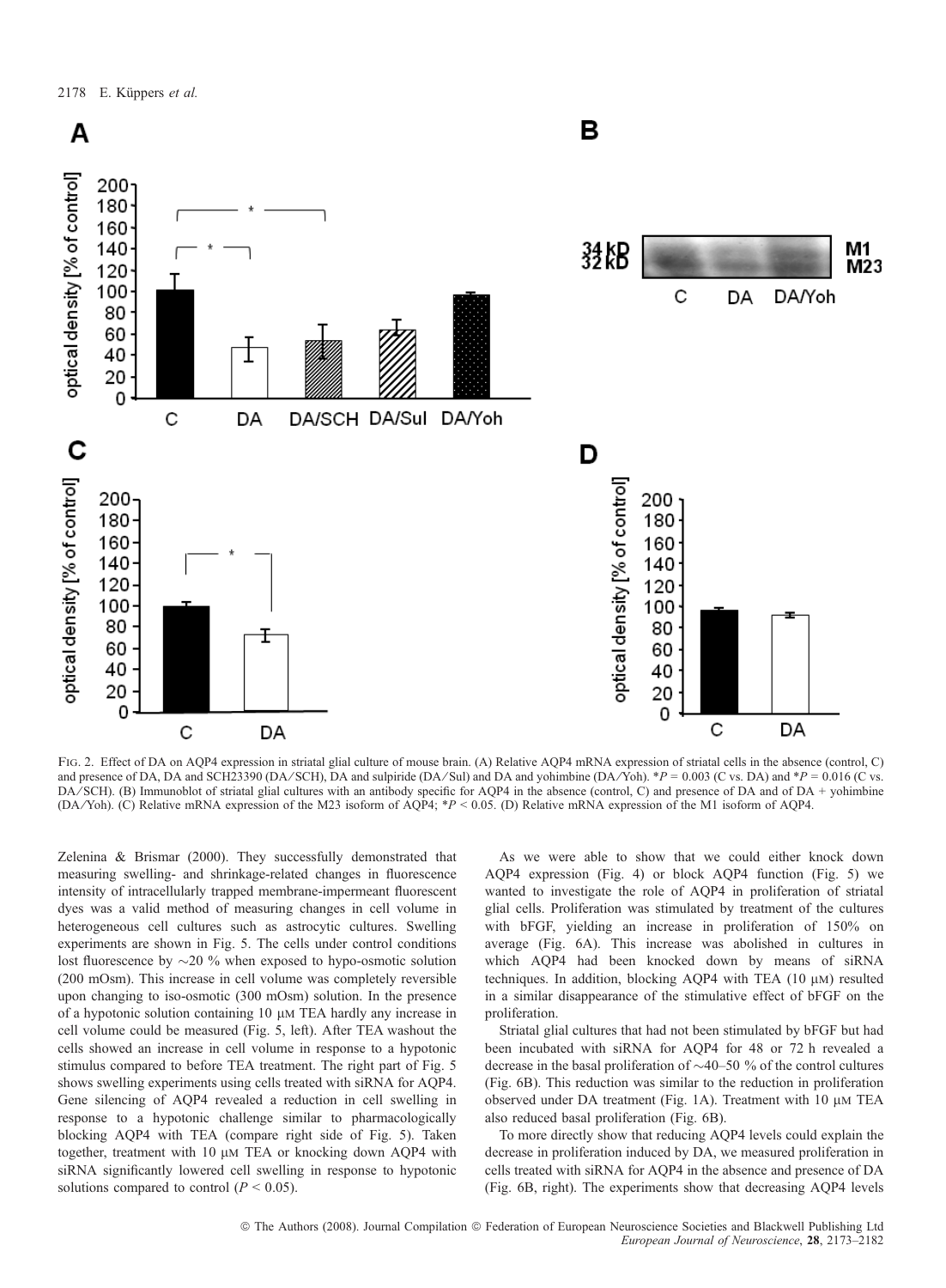AQP4 regulates astrocytic proliferation 2179



Fig. 3. Effect of NE on the proliferation of striatal glial cells. Cells were plated out at a density of 10 000 cells per well and treated with 100  $\mu$ m NE and with 100  $\mu$ M NE in combination with 1  $\mu$ M yohimbine (Yoh;  $n = 6$ , \*P < 0.05). Data are given as percentages of untreated control.

A



### **Discussion**

The results presented here show a reduction in proliferation of striatal glial cells in vitro following application of DA, presumably via alpha(2)-adrenergic receptors. In addition, we demonstrated a downregulation by DA of the expression of AQP4 in striatal glial cells in vitro, also providing pharmacological evidence for an interaction of DA with the alpha(2)-adrenergic receptor. These findings are in agreement with Cornil et al. (2002, 2008) who showed that DA can bind to alpha(2)-adrenergic receptors in different areas of the bird brain, mediating its effects via this receptor without being converted to NE. The reported binding of DA to alpha(2)-adrenergic receptors was with a 10- to 28-fold lower affinity than for NE. This is in line with our observation that the alpha(2)-adrenergic receptor-dependent reduction in the proliferation of striatal astrocytes was  $\sim$ 15% with dopamine and 25% with norepinephrine in cultures with high densities of cells.



С



FIG. 4. Effect of AQP4 siRNA gene silencing after 48 h. (A) Ethidium bromide-stained gels that demonstrate the AQP4 mRNA expression of striatal glial cultures treated with siRNA duplexes specific for AQP4 in concentrations of 1, 5 or 10 nm siRNA per well. HPRT was used as an internal standard. Co, untreated control cultures; Ci, Cultures treated only with transfection reagent but not with siRNA. (B) Western blot of striatal cultures that were treated as described in (A). (C) Immunocytochemistry with an antibody specific for AQP4. Fluorescence images of striatal cultures under control conditions (left) and with treatment of AQP4 siRNA (5nM). Red, AQP4; green, nucleus.

© The Authors (2008). Journal Compilation © Federation of European Neuroscience Societies and Blackwell Publishing Ltd European Journal of Neuroscience, 28, 2173–2182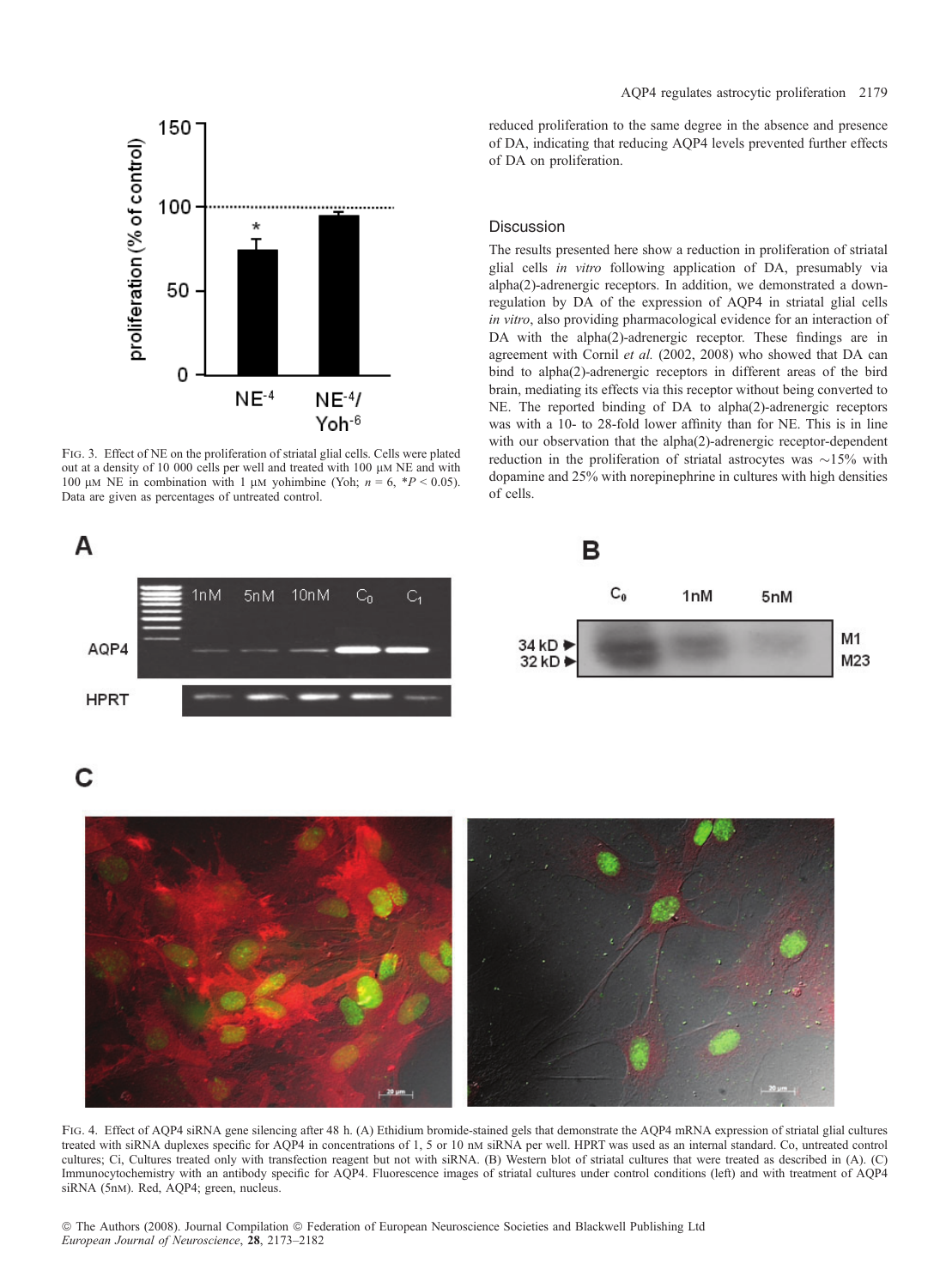2180 E. Küppers et al.



FIG. 5. Astrocyte swelling induced by hypotonic solutions. Cells  $(n = 6)$  were loaded with calcein and the change in fluorescence at different times of a single cell was measured upon application and washout of a hypotonic solution (200 mOsm). Left, average swelling of three cells before  $(\bullet)$ , after  $(\bullet)$  and during  $(\triangle)$ application of 10  $\mu$ M TEA in the hypotonic solution; right, average swelling in control cells ( $\blacklozenge$ ) and in three cells treated with siRNA for AQP4 (O). During hypotonic conditions: C vs. TEA,  $P \le 0.05$ ; C vs. siRNA,  $P \le 0.05$ . The apparent delay from the solution exchange to the onset of the fluorescence intensity change is due to the dead volume of the perfusion system and corresponds to  $\sim$ 100 s.



FIG. 6. Effect of AOP4 siRNA gene silencing on basal and induced proliferation of striatal cells. (A) Cells were treated for 72 h with bFGF alone or in combination with either 5 nm siRNA or 10 µm TEA. (B) Basal proliferation was determined in striatal glial cultures that were treated with 1 nm siRNA or 5 nm siRNA specific for AQP4 or with 10 µm TEA over periods of 48 or 72 h, and with 5 nm siRNA in combination with 100 µm DA for 72 h. \*P < 0.05; \*\*P < 0.01; \*\*\*P < 0.005. Solid bars, 5000 cells per well; hatched and empty bars, 10 000 cells per well.

# Effects of DA

Modulation of proliferation by DA has been described in various studies. However, findings are contradictory with respect to the cell type investigated: dopaminergic nigrostriatal projections up-regulated the proliferation of neural precursor cells in the adult subventricular zone of mice (Baker et al., 2004) and primates (Freundlieb et al., 2006), and dopaminergic innervation decreased proliferation of rat pituitary melanotrope cells during ontogeny. As several authors assume that neurodegenerative diseases are linked to changes in the proliferation of astrocytes, our observation of a down-regulation of proliferation of astrocytes by DA confirm and extend these assumptions at least for those neurodegenerative diseases correlated with perturbations of the dopaminergic transmission such as Parkinson's disease. We hypothesize that under normal physiological conditions the dopaminergic nigrostriatal projections might tonically inhibit the proliferation of striatal astrocytes.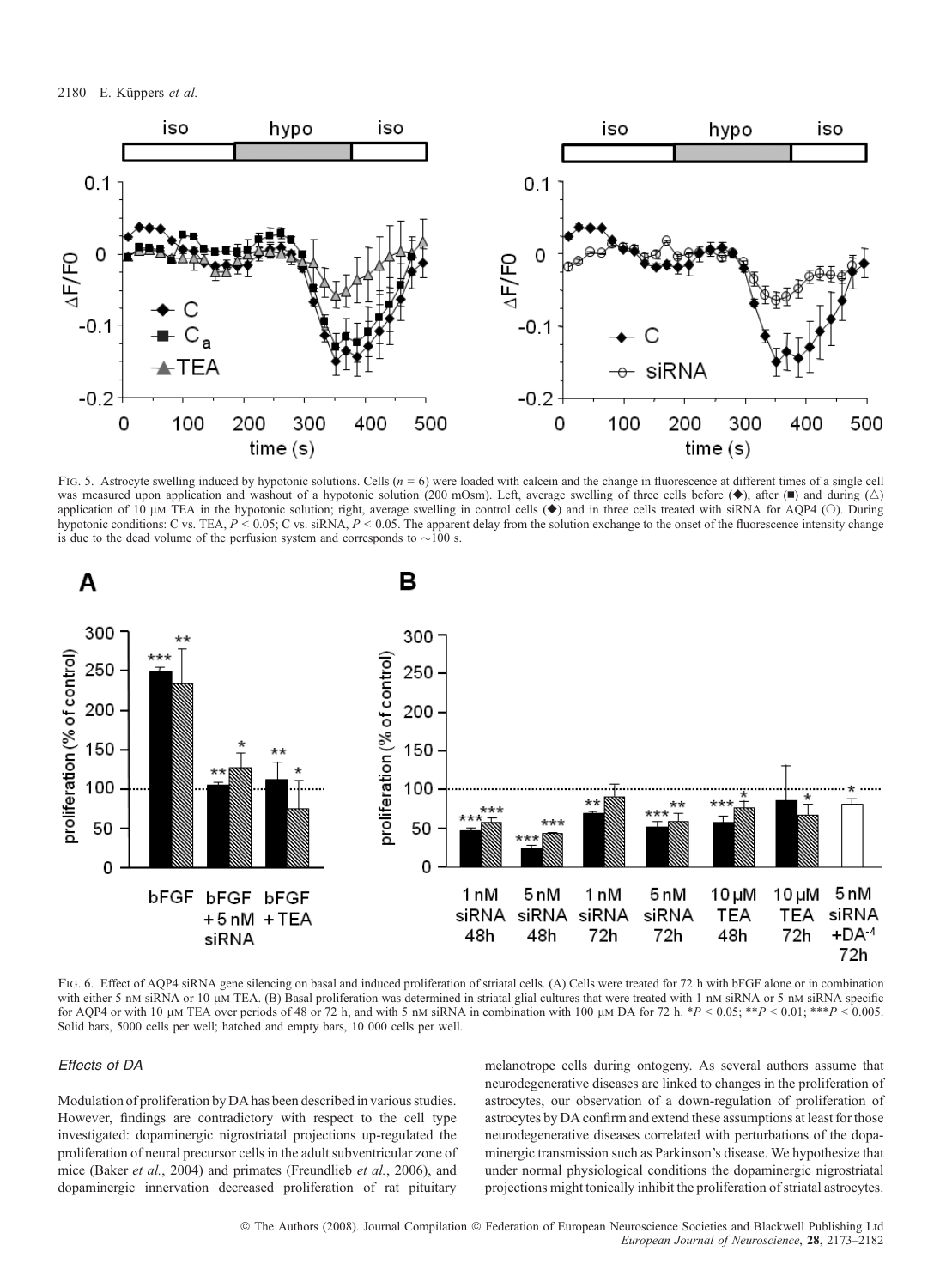In brain development a tonic influence of DA on the cell cycle has been reported (Ohtani et al., 2003). D1-like receptor activation specifically reduces  $G_1$ - to S-phase entry in neuroepithelial cells during ontogeny. Given these cell cycle-arresting effects of DA one might speculate that in Parkinson's disease the loss of dopaminergic projections might lead to an increase in proliferation of astrocytes due to the abolition of the tonic inhibition by DA. This hypothesis needs to be corroborated by in vivo lesion studies where proliferation of astrocytes and cell cycle in the striatum are studied after 6-OH-DA treatment. In addition, the expression of AQP4 in the lesioned striatum needs to be investigated, especially as Vizuete et al. (1999) reported in the substantia nigra an increase in AQP4 mRNA following 6-OH-DA lesion.

We also demonstrated in the present study a down-regulation of the mRNA of the M23 isoform of AQP4 by DA. Such a differential regulation of the M23 isoform expression has also been shown by other investigators (Zelenin et al., 2000) during development. The function of the isoforms M1 and M23 or M23x is not fully understood yet and the situation is getting even more complicated, as four new isoforms (AQP4b, AQP4d, AQP4e, AQP4f) have been described by Moe et al. (2008) recently. Interestingly, some of these isoforms do not transport water and their function remains speculative. According to the previous state of knowledge AQP4 water channels exist as heterotetramers of M1 and M23 splice variants that form orthogonal arrays of particles (OAPs) within the membrane. Different cellular expression levels of the M1 and M23 isoforms could regulate the organization of these OAPs and by this the amount of the water flux through these channels (Silberstein et al., 2004). This again might have effects on proliferation.

DA affected the proliferation of astrocytes in a cell-densitydependent fashion: the higher the cell density the smaller the effect of DA. This is in accordance with the well-known fact that in vitro astrocytes proliferate as long as they grow in low densities. When they reach confluency, they stop proliferating due to contact inhibition. Therefore, in our experiments, the cultures with the initially highest cell numbers revealed only moderate effects of DA on the cell number and the proliferation.

### Influence of AQP4 on the proliferation of striatal glial cells

As we demonstrated that DA reduced proliferation of striatal astrocytes and the expression of AQP4 in these cells, we hypothesize that the water channel AQP4 might play a role in the regulation of proliferation of striatal astrocytes in vitro.

AQPs represent a family of transmembrane water channel proteins that play a major role in transcellular and transepithelial water movement. Recent studies have identified some new and unanticipated roles of AQPs, such as the regulation of migration, proliferation and glycerol metabolism in different cell types (Saadoun et al., 2005; Hu & Verkman, 2006; Levin & Verkman, 2006; Auguste et al., 2007; McCoy & Sontheimer, 2007; Papadopoulos et al., 2008). Expression of AQPs in a variety of human tumors have been reported and there is growing evidence that AQP1 facilitates the proliferation of some tumor cells (Hoque et al., 2006). Expression of AQP3 in a variety of cell types has also been linked to proliferation, for example corneal re-epithelialization after injury (Levin & Verkman, 2006) and epidermal proliferation during wound healing (Hara-Chikuma & Verkman, 2008), and the proliferation of enterocytes in the gastrointestinal tract depends on functional AQP3 expression (Thiagarajah et al., 2007). Although involvement of AQP4 in cell migration has been demonstrated unequivocally, findings about the role of this water channel in proliferation are few and contradictory. Whereas Saadoun et al. (2005) reported no change in the proliferation of astrocytes cultured from transgenic mice lacking AQP4, Nicchia et al. (2003) found a nearly 70% reduction in the cell number of cultivated astrocytes after siRNA treatment with RNA duplexes specific for AQP4. Only the latter is in accordance with our findings, presumably due to the use of the identical method leading to similar results.

As we were primarily interested in the effects of AQP4 on proliferation and not vice versa we have not shown in our studies that an increase in proliferation was accompanied with an increase in AQP4 expression. Reports from the literature, however, point towards such a relationship: highly proliferating astrocytes, i.e. gliomas (Warth et al., 2004, 2007; McCoy & Sontheimer, 2007), have increased expression of AQP4.

#### Conclusion

Our results indicate a clear involvement of AQP4 in the regulation of proliferation of striatal astrocytes. These findings imply that modulation of AQP4 could be used therapeutically in the treatment of neurodegenerative diseases, in stem cell therapy and in the regulation of reactive astrogliosis by preventing or reducing glial scar formation thus improving regeneration following ischemia or other trauma.

#### Acknowledgements

The authors would like to thank Dr N. Fissolo for technical assistance. This work was partially supported by Fortüne (F1541030, to E.K.), the 4SC AG (Martinsried, to S.G.), the Land Baden-Württemberg (1423/74, to S.G.), and the DFG (Gr848/14-1, to S.G.).

#### Abbreviations

AQP, aquaporin; AQP4, aquaporin 4; bFGF, basic fibroblast growth factor; CNS, central nervous system; DA, dopamine; FCS, fetal calf serum; HPRT, hypoxanthine phosphorilbosyl-transferase; NE, norepinephrine; TEA, tetraethylammonium.

#### References

- Agre, P. & Kozono, D. (2003) Aquaporin water channels: molecular mechanisms for human diseases. FEBS Lett., 555, 72-78.
- Auguste, K.I., Jin, S., Uchida, K., Yan, D., Manley, G.T., Papadopoulos, M.C. & Verkman, A.S. (2007) Greatly impaired migration of implanted aquaporin-4-deficient astroglial cells in mouse brain toward a site of injury. FASEB J., 21, 108–116.
- Baker, S.A., Baker, K.A. & Hagg, T. (2004) Dopaminergic nigrostriatal projections regulate neural precursor proliferation in the adult mouse subventricular zone. Eur. J. Neurosci., 20, 575–579.
- Barzilai, A., Zilkha-Falb, R., Daily, D., Stern, N., Offen, D., Ziv, I., Melamed, E. & Shirvan, A. (2000) The molecular mechanism of dopamine-induced apoptosis: identification and characterization of genes that mediate dopamine toxicity. J. Neural Transm. Suppl., 60, 59–76.
- Bruel-Jungerman, E., Rampon, C. & Laroche, S. (2007) Adult hippocampal neurogenesis, synaptic plasticity and memory: facts and hypotheses. Rev. Neurosci., 18, 93–114.
- Cornil, C.A., Balthazart, J., Motte, P., Massotte, L. & Seutin, V. (2002) Dopamine activates noradrenergic receptors in the preoptic area. J. Neurosci., 22, 9320–9330.
- Cornil, C.A., Castelino, C.B. & Ball, G.F. (2008) Dopamine binds to alpha(2) adrenergic receptors in the song control system of zebra finches (Taeniopygia guttata). J. Chem. Neuroanat., 35, 202–215.
- Crandall, J.E., McCarthy, D.M., Araki, K.Y., Sims, J.R., Ren, J.Q. & Bhide, P.G. (2007) Dopamine receptor activation modulates GABA neuron migration from the basal forebrain to the cerebral cortex. J. Neurosci., 27, 3813–3822.
- Detmers, F.J., de Groot, B.L., Müller, E.M., Hinton, A., Konings, I.B., Sze, M., Flitsch, S.L., Grubmüller, H. & Deen, P.M. (2006) Quaternary ammonium compounds as water channel blockers. Specificity, potency, and site of action. J. Biol. Chem., 281, 14207–14214.